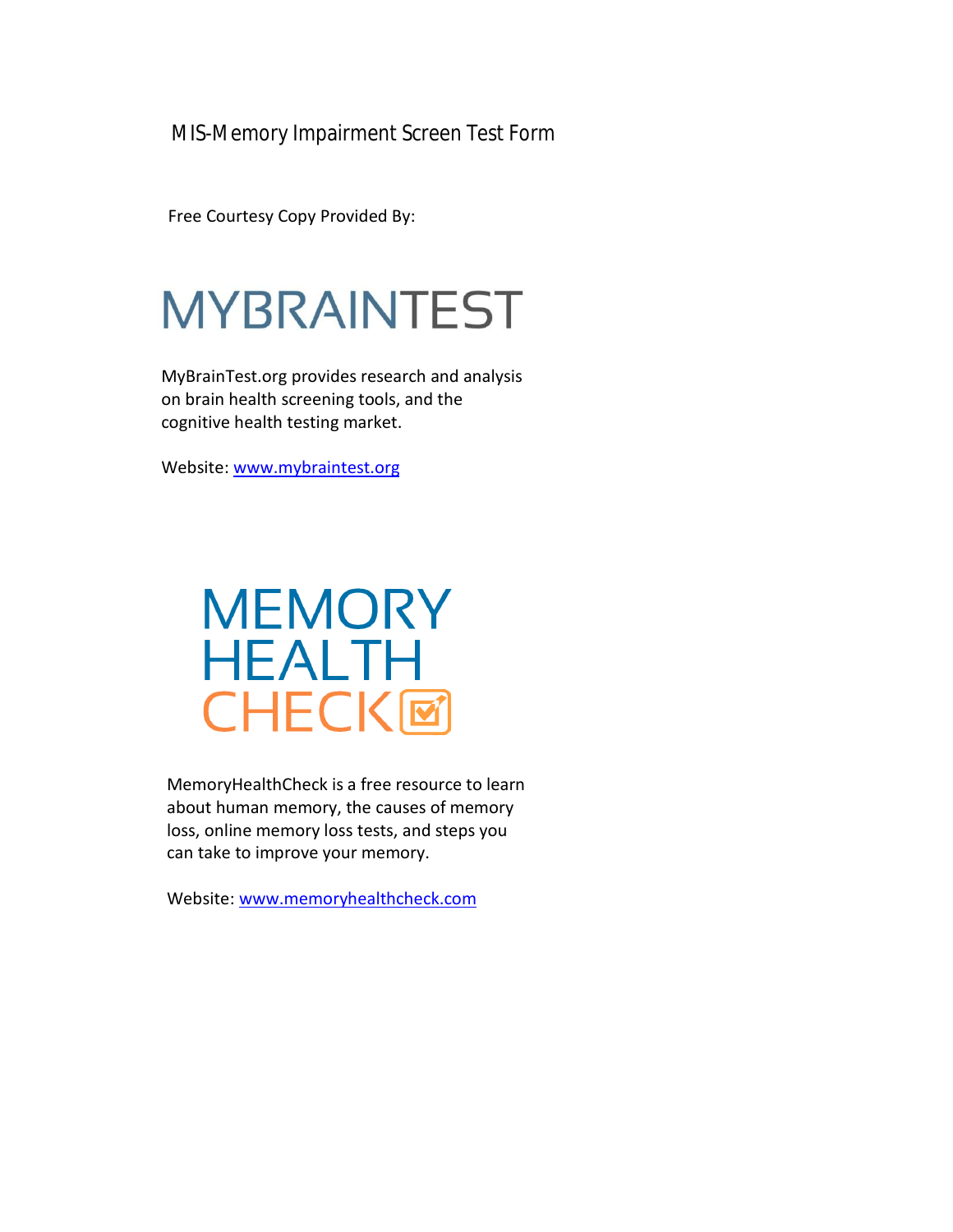### M.I.S. (Memory Impairment Screen)

Overview: Four items from different categories are learned by identifying each item when its category cue is presented. Memory is tested by free recall after a delay with interference. If any items are not retrieved by free recall, the category cues for those items are provided to elicit cued recall of those items.

#### Controlled Learning

Tell the participant, "I am going to say 4 words for you to learn and remember. Each word belongs to a different category. Please repeat all 4 words that I say out loud after I finish saying them." Read the following words. If the participant has difficulty immediately repeating the words, you can repeat all 4 up to 3 times. (Check "Correct" if the word is correctly repeated on the first or second effort.)

|              | <b>Correct</b> | <b>Incorrect</b> |
|--------------|----------------|------------------|
| "HISTORY"    |                |                  |
| "FACTORY"    |                |                  |
| "POLICEMAN"  |                |                  |
| "TOOTHBRUSH" |                |                  |

Then say, "To help you learn these words, I will tell you the category cue for each word and ask you to tell me the word that goes with each category cue. When I read each category cue to you, tell me which one of these words goes with that category cue." Read each category cue aloud to the participant. If the participant does not know the word, say "The word is ...", and have the participant say the word. Then go to the next category cue. If the participant missed any of the words, the sequence of presenting categories should be repeated twice. Pace acquisition at a rate that is comfortable for the participant. (Check "Correct" when the participant states the correct word)

|                              | Correct | <b>Incorrect</b> |
|------------------------------|---------|------------------|
| "BUILDING" - FACTORY         |         |                  |
| "PERSONAL ITEM" - TOOTHBRUSH |         |                  |
| "SCHOOL SUBJECT" - HISTORY   |         |                  |
| "CITY EMPLOYEE" - POLICEMAN  |         |                  |

When all four words have been identified to the best of the participant's ability, tell the participant, "Later, I will ask you to recall the words."

#### Animal Naming

First 30 seconds Say: "In 30 seconds, tell me as many animals as you can think of. Ready, GO"

Animals named:

Total number of animals named in first 30 seconds: \_\_\_\_\_\_\_\_\_\_\_